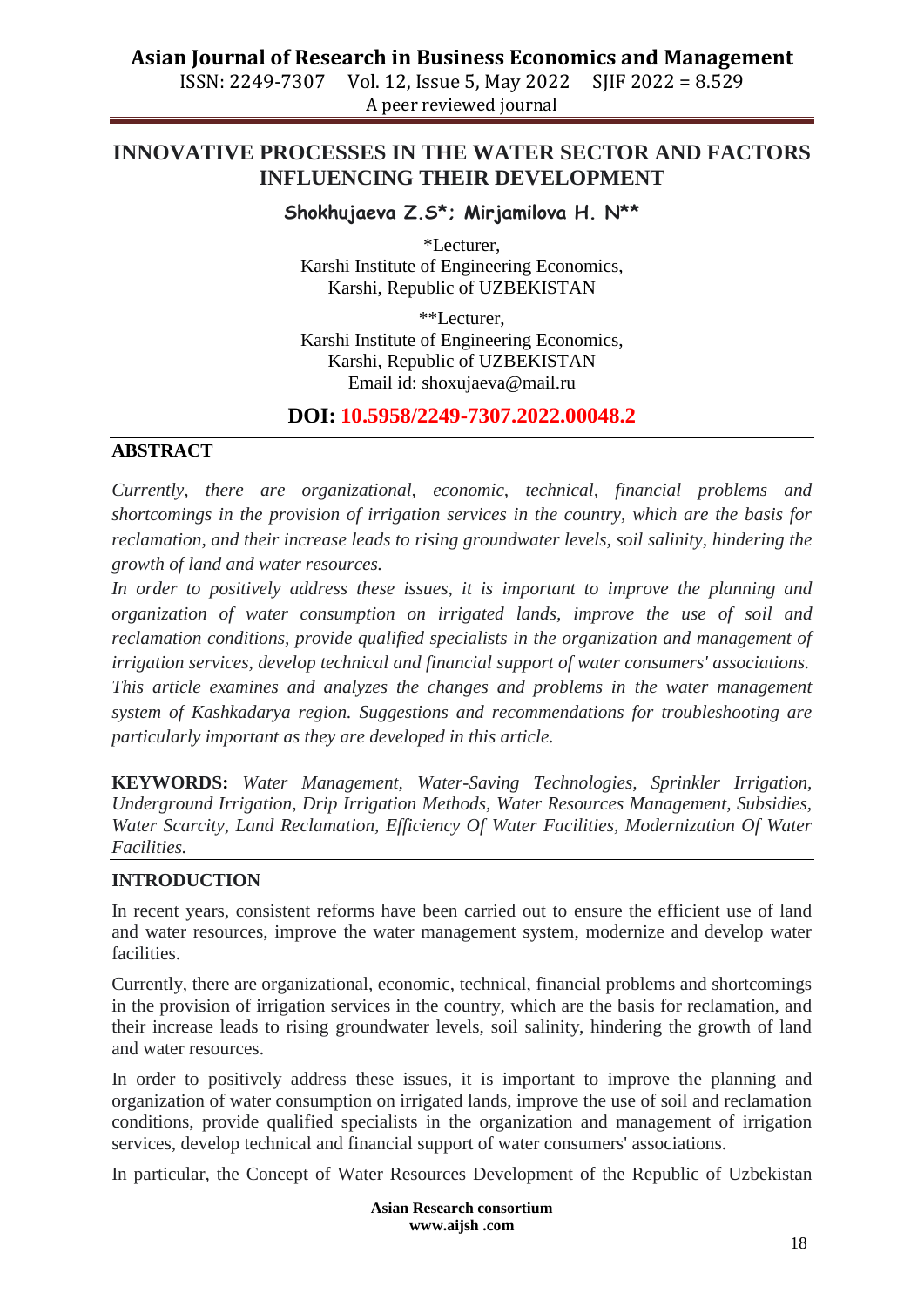# **Asian Journal of Research in Business Economics and Management** ISSN: 2249-7307 Vol. 12, Issue 5, May 2022 SJIF 2022 = 8.529

A peer reviewed journal

for 2020-2030 introduces water-saving technologies on more than 44,000 hectares of land in the country in 2020, including drip irrigation on 24.8 thousand hectares of cotton.

The allocation of subsidies in this area plays an important role in the development of farmers and peasants. So far, water-saving technologies have been introduced on 130,000 hectares of land in the regions, of which drip irrigation technology covers 77.4 thousand hectares. If this work is carried out, it is planned to increase the area of energy-saving technologies to 1 million hectares by 2025.

# **RESEARCH METHODOLOGY**

Comparative analysis and comparative analysis methods were used in the study of the problem.

# **ANALYSIS AND RESULTS**

Today, the problem of water scarcity is growing not only in Uzbekistan, but all over the world. Consistent measures are being taken in our country to radically reform the mechanisms of water resources use, ensure their rational and efficient use, support and encourage the introduction of water-saving technologies in various sectors of the economy, as well as improve the reclamation of irrigated lands.

The Action Strategy for the further development of the Republic of Uzbekistan for 2017- 2021 states "... further improvement of reclamation of irrigated lands, development of reclamation and irrigation networks, introduction of intensive methods of agricultural production, first of all, modern agro-technologies that save water and land resources" [1] has been identified as a priority. In the context of economic liberalization, the level of effective use of the existing potential of irrigated agriculture and water resources, as well as the introduction of innovative, modern technologies in this system play an important role in stabilizing the socio-economic development of the country. According to statistics, the total amount of water used in the country in 2019 decreased from 64 billion cubic meters per year to an average of 51 billion cubic meters compared to the 80s of the last century.

The main reasons for achieving this result are the reduction of water consumption in 2019 from 18 thousand to 10.5 thousand per hectare compared to the last century, the improvement of the legal framework for water use, transition from administrative-territorial principle in the management of water resources to the hydrographic basin principle, transfer of part of state powers and responsibilities for water resources management to public organizations in the lower reaches of irrigation systems, diversification of agricultural crops, increase of water efficiency, as a result of measures such as strict water accounting, introduction of watersaving equipment and technologies, attraction of investments aimed at ensuring the reliable operation of water facilities, the annual amount of water used in the country has been reduced.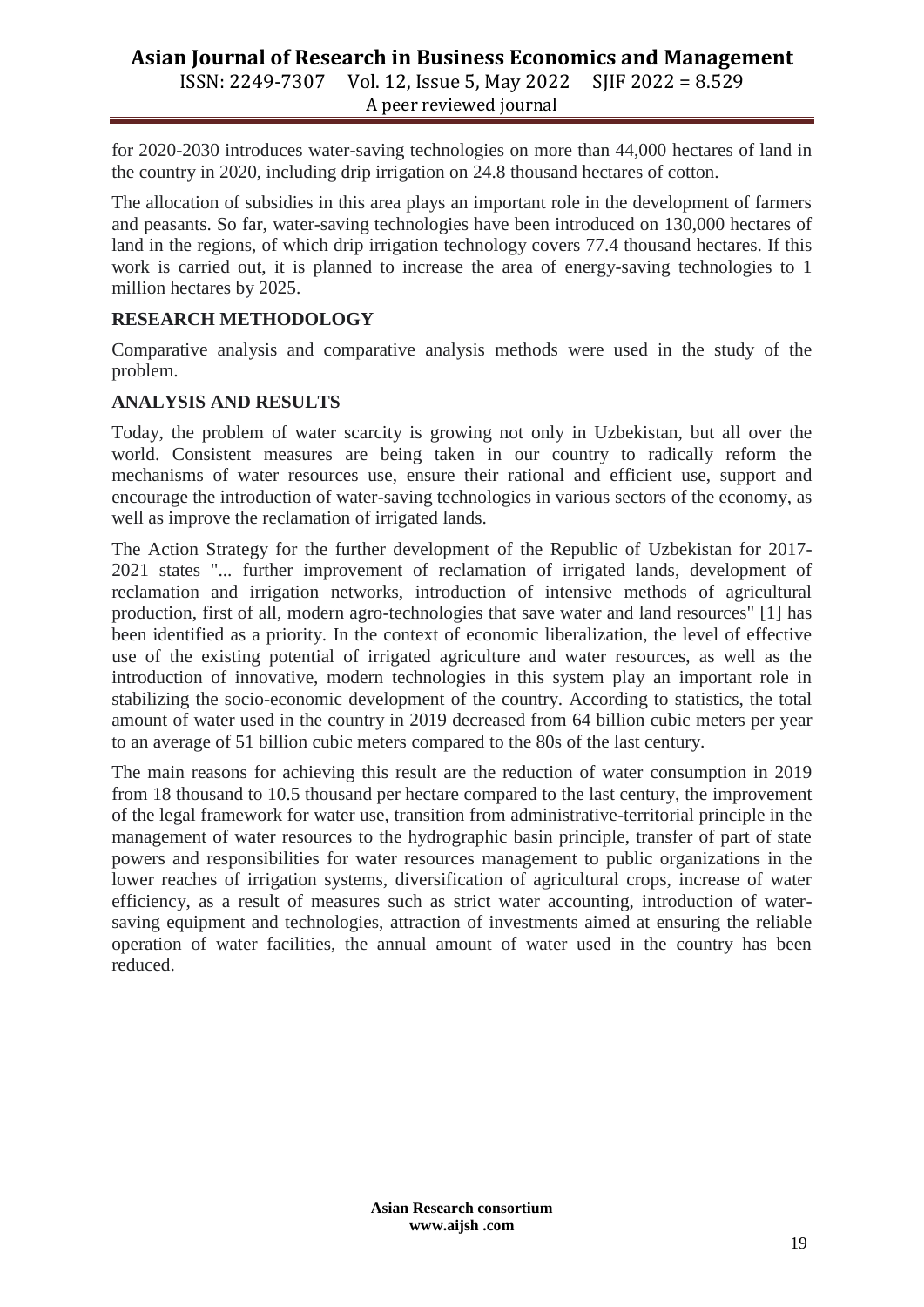



**Figure 1 Use of water in the economy of the Republic**

Irrigation and domestic use of available water are areas that are most vulnerable to climate change. In 2005, the total water shortage in Uzbekistan was estimated at 2 km3. According to forecasts, by 2030 the water shortage will reach 7 km3 and by 2050 it will increase to 13 km3. At the same time, due to climate change, water consumption for irrigation is projected to increase by 5% by 2030, by 7-10% by 2050, and by 12-16% by 2080.

Today, 46 billion cubic meters of water are used on 3.2 million hectares of land, of which only 60% goes to crops. Because 23 percent of the total 180,000 kilometers of irrigation networks are covered with concrete, which has also not been renewed for 30-35 years. Another reason is that 98% of the arable land is irrigated in the old-fashioned way, and the crops are not planted properly. No organization requires the efficient use of water, accounting, and the use of new water-saving technologies in irrigation networks. This could further exacerbate water shortages that may occur in the water sector.

Mainly promising water-saving methods for irrigating crops today; sprinkler irrigation, underground irrigation, drip irrigation methods, the application of these methods will reduce the amount of water supply to the field by 50-60%. On the other hand, it ensures a high level of use of irrigation water, ie the efficient use of water resources, increasing the efficiency of technical and labor resources.

Today, the use of new water-saving technologies in irrigated areas has expanded, and highyield, low-water crops have been introduced instead of water-intensive crops. At the same time, water supply for irrigation is complex, but special attention is paid to the targeted use of fertile hilly lands.

The measures taken, as well as state support mechanisms, allowed to ensure the introduction of water-saving irrigation technologies on 33.2 thousand hectares in 2019 alone, which is 44% of the total area of land where such technologies are used. However, the fact that the total area of water-saving irrigation technologies is only 75,000 hectares, or 1.7% of the total irrigated land area, requires further intensification of measures to expand the use of watersaving technologies in agriculture to ensure water efficiency.

Today, due to climate change, population growth and economic growth, their demand for water is growing year by year, the shortage of water resources is growing from year to year. This is an important factor in our implementation of priority reforms for the efficient use of land and water resources, further improvement of water management systems, modernization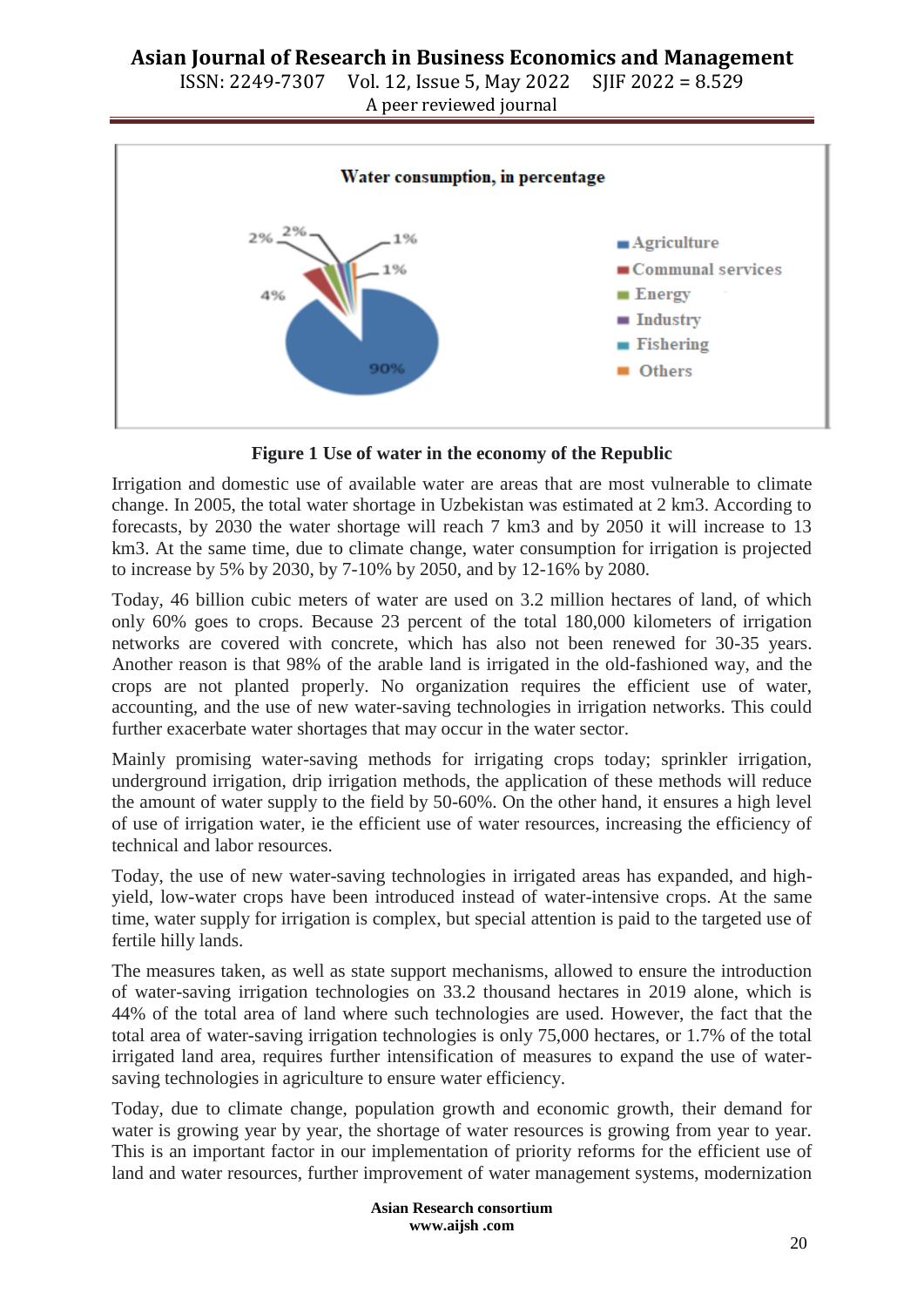## **Asian Journal of Research in Business Economics and Management** ISSN: 2249-7307 Vol. 12, Issue 5, May 2022 SJIF 2022 = 8.529 A peer reviewed journal

and development of water facilities.

The average annual volume of water used in Kashkadarya region is 5 billion 430 million cubic meters, of which:

- 68% of the Amudarya basin, 3 billion 700 million cubic meters;

- 7% from the Zarafshan basin, 400 million cubic meters;

- 25% of the Kashkadarya basin, 1 billion 330 million cubic meters. Of this, 1 billion 129 million cubic meters from rivers; - 89 million cubic meters of groundwater; - 112 million cubic meters of water were collected from the collector network.

Of the 5 billion 430 million cubic meters of water received, 5 billion 87 million cubic meters were used for irrigation, 343 million cubic meters for industrial, communal and other needs.

Of the 514,000 hectares of irrigated land in the region, 65%, or 336,267 hectares, drink water from the Amudarya basin, 7%, 48,815 hectares from the Zarafshan basin, and the remaining 28% from 129,032 hectares from Kashkadarya and its tributaries. The area of cotton in the region is 135,900 hectares, grain - 141,000 hectares, other crops - 237,200 hectares.

In order to ensure sustainable water supply to the population and all sectors of the economy in 2020-2030, improve the reclamation of irrigated lands, the widespread introduction of market principles and mechanisms and digital technologies in water management, ensuring reliable operation of water facilities and improving land and water resources In order to manage resources online without human intervention, 5 SMART WATER devices were installed in large reservoirs, 68 SMART WATER devices in main and inter-district canals, and 50 Smart Meters were installed at 50 pumping stations owned by water management organizations.

In order to create a system of monitoring and information exchange for the reclamation network of water resources, systematic work is underway to determine the location of groundwater, salinity, soil salinity and reclamation status of irrigated lands online. In particular, in order to determine the reclamation status of irrigated lands in the region online, it is planned to install 256 "Diver" devices in reclamation monitoring wells in 2021.

Also, work is underway to determine the reclamation status of irrigated lands on the basis of the Geoinformation System (ARK GIS), the electronic exchange of information on soil salinity, location of groundwater, their salinity and the creation of digital maps.

Currently, 80-85% of large water facilities, main and inter-farm canals, pumping stations and other water facilities are included in the ArcGIS program.

In 2020, water-saving irrigation technologies were introduced in the cultivation of agricultural crops on 17,170 hectares. Of this, 3,393 hectares were irrigated by drip irrigation, 10,15 hectares were irrigated by portable flexible pipes, and 3,762 hectares were irrigated by film. As a result of these technologies, 5 million 500 thousand cubic meters of water have been saved.

According to the Decree of the President of the Republic of Uzbekistan dated December 11, 2020 "On measures to accelerate the introduction of water-saving technologies in agriculture" in 2021 in Kashkadarya region is planned to introduce water-saving technologies on 50,406 hectares. In particular, it is planned to install drip irrigation on 27,601 hectares, install irrigation technology on 14,105 hectares, and level 8,700 hectares with the help of laser equipment.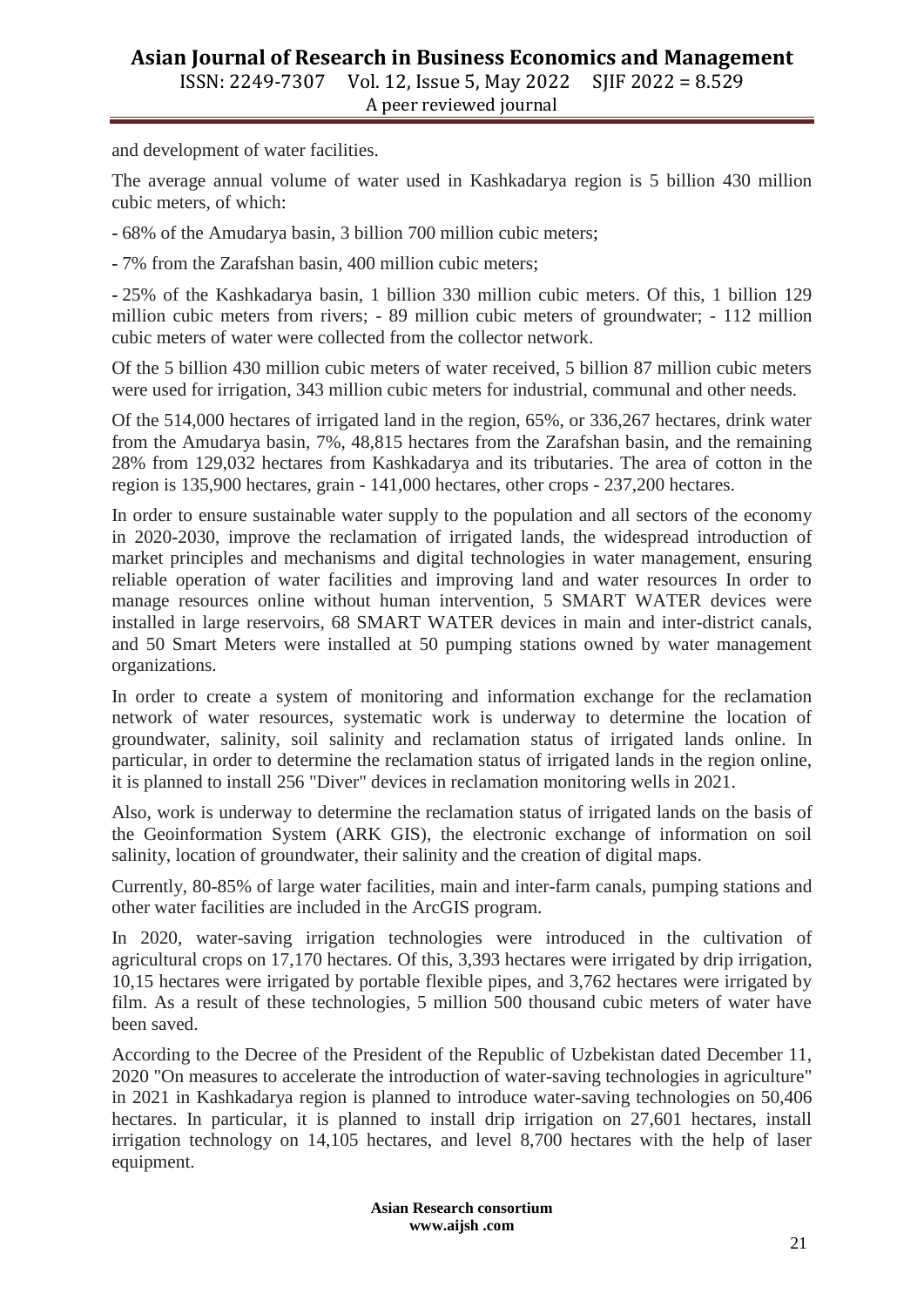## **Asian Journal of Research in Business Economics and Management** ISSN: 2249-7307 Vol. 12, Issue 5, May 2022 SJIF 2022 = 8.529

A peer reviewed journal

To date, 1,268 agricultural producers have signed contracts with construction contractors for the introduction of water-saving technologies on 30,410 hectares. Of this, 26,671 hectares were irrigated by drip irrigation, and 3,739 hectares were irrigated by sprinkler technology.

Improving the reclamation and sustainability of irrigated lands today, helping to increase soil fertility, salinization of soils in saline areas of 232,300 hectares at different levels (including strong - 9,600 hectares, medium - 38,100 hectares, weak - 184,600 hectares) A lot of work is being done to reduce the level and prevent it. In particular, in 2020, on the basis of 8 projects, 117 km of collector and drainage networks were built and reconstructed, and 745 km of collector and drainage networks were systematically repaired.

As a result of this work, the melodic condition of 17,900 hectares has been improved.

Work has also begun on the introduction of public-private partnerships in water management, the provision of individual water facilities for use by farmers, clusters and other organizations, as well as the use of savings to modernize water facilities and pay and encourage staff.

The future of water resources development in Kashkadarya region

A 10-year concept has been developed. In 2021-2023, it is planned to introduce "SMART WATER" and similar digital technologies in 1,503 water facilities. In addition, it is planned to automate and digitally control the Yakkabog hydroelectric power station in Yakkabog district, which is a major water management facility.

The following table 1 shows the introduction of digital technologies in the management of water bodies, water metering and monitoring in the districts of Kashkadarya region for 2020- 2023, including 1503 in the region, 13 in 2020, 602 in 2021, 2022 It is planned to build 410 digital devices a year and 478 in 2023. It is planned to install 5 digital devices in reservoirs and canals in the region, one in Guzar and Kamashi districts, 2 in Nishan district and one in Shakhrisabz district.

#### **TABLE 1 INDICATORS OF INTRODUCTION OF DIGITAL TECHNOLOGIES IN WATER MANAGEMENT, WATER METERING AND MONITORING IN KASHKADARYA REGION**

| serial         | <b>Districts</b> | <b>The</b><br>number<br><b>of</b><br>digital | <b>Devices to be installed</b><br>(pieces), hence | <b>Installed</b> in<br>reservoirs |          |          |                    |  |
|----------------|------------------|----------------------------------------------|---------------------------------------------------|-----------------------------------|----------|----------|--------------------|--|
| number         | name             | devices<br>planned<br>for<br>2020-2023       | 2020<br>year                                      | $2021$ year                       | 2022year | 2023year | and canals<br>dona |  |
| 1              | G'uzor           | 224                                          | $\overline{2}$                                    | 102                               | 69       | 51       | $\bf{I}$           |  |
| $\overline{2}$ | Dehqonobod       | 14                                           |                                                   | 3                                 | 5        | 6        |                    |  |
| 3              | Qarshi           | 91                                           |                                                   | 39                                | 25       | 27       |                    |  |
| $\overline{4}$ | Koson            | 30                                           |                                                   | 8                                 | 8        | 14       |                    |  |
| 5              | Qamashi          | 133                                          | 5                                                 | 65                                | 36       | 27       | 1                  |  |
| 6              | Kitob            | 61                                           |                                                   | 28                                | 18       | 15       |                    |  |
| $\overline{7}$ | Mirishkor        | 53                                           |                                                   | 12                                | 19       | 22       |                    |  |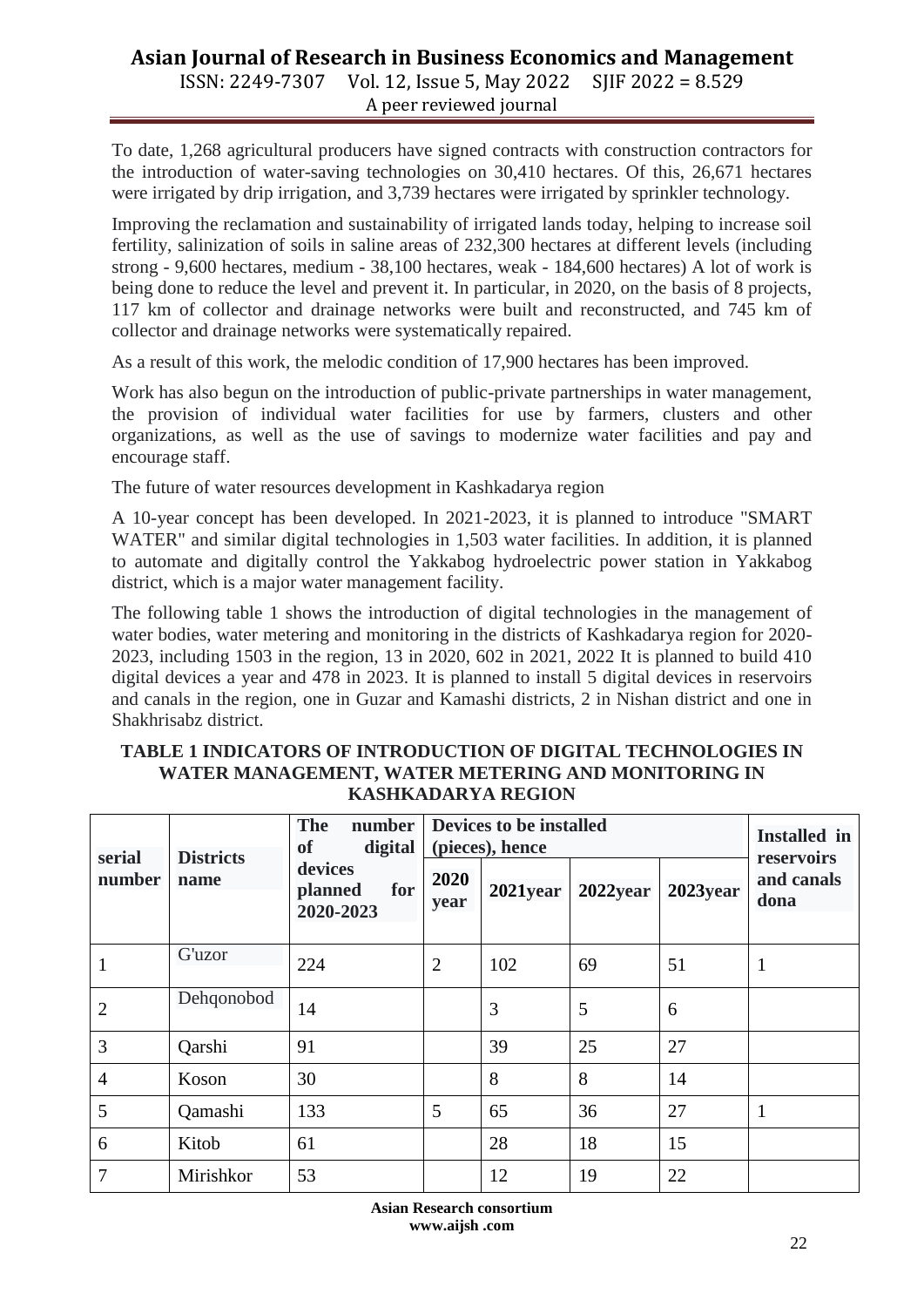# **Asian Journal of Research in Business Economics and Management**

| 8                       | Muborak    | 31   |                | 8   | 10  | 13  |                |
|-------------------------|------------|------|----------------|-----|-----|-----|----------------|
| 9                       | Nishon     | 38   | $\overline{4}$ | 9   | 11  | 14  | $\overline{2}$ |
| 10                      | Kasbi      | 298  |                | 68  | 51  | 179 |                |
| 11                      | Chiroqchi  | 235  | 1              | 111 | 70  | 53  |                |
| 12                      | Shahrisabz | 145  |                | 72  | 43  | 29  |                |
| 13<br>Yakkabog'         |            | 150  |                | 77  | 45  | 28  |                |
| <b>Total by region:</b> |            | 1503 | 13             | 602 | 410 | 478 | 5              |

ISSN: 2249-7307 Vol. 12, Issue 5, May 2022 SJIF 2022 = 8.529 A peer reviewed journal

It is also included in the State Program to improve the reclamation of irrigated lands in 2021 - 95.1 km on the basis of a total of 9 projects. Construction and reconstruction of long open collectors and closed-bed drainage networks are planned, including:

- on 4 objects passing from year to year - 22,13 km. Open collectors, 10.42 km. construction of closed-bed drainage networks;

- on 5 newly started facilities - 44,725 km. Open collectors (including 22,662 km. new collector construction, 22,063 km. reconstruction), 10,537 km. It is planned to build closed drainage networks, build 51 GTIs, and reconstruct 10 observation wells.

According to the implementation of the statement of the Cabinet of Ministers No. 03 / 1-4100 of December 2, 2020 on the systematic repair and restoration of reclamation facilities in 2021 on the basis of a total of 20 projects 1,392.4 km. length of open collector cleaning, 124.7 km. it is planned to carry out flushing of long closed-bed drainage networks.

Studies show that the distribution of water from the region's water sources by sectors of the economy in 2020 compared to 2010 indicates a decrease in the volume of water from sources or a decrease in water from the sources themselves (Table 2).

Efficient water supply to agricultural enterprises is one of the most pressing issues for the further development of irrigated agriculture.According to the results of scientific research and analysis, today irrigated agriculture accounts for 95-97% of the total amount of water obtained from water sources for the needs of the economy.

In Kashkadarya region in 2020, 4008.1 million m3 of water was taken from sources for water supply of the economy, of which 97.2% for irrigation of agricultural crops, ie 3895.3 million m3, 13.7 million m3 for industry (0.34 %), 91.6 million m3 (2.3%) for utilities, 448.0 million m3 (11.2%) for energy, 2.6 million for fisheries. m3 (0.006%) of water was consumed. When we compare these figures with 2010, we can see that the amount of water taken from sources has decreased by 39%, and the amount of water used for irrigation has decreased by 31.3%.

# **TABLE 2 DISTRIBUTION OF WATER FROM SOURCES BY SECTORS OF THE ECONOMY (MLN.M<sup>3</sup> ) 1**

| serial | <b>Indicators</b> | <b>Measure</b> | Years |      |      |      | In $2020$                  | In $2020$                  |
|--------|-------------------|----------------|-------|------|------|------|----------------------------|----------------------------|
| numbe  |                   | ment           |       |      |      |      | <b>For 2010</b>            | <b>For 2018</b>            |
|        |                   | unit           |       |      |      |      | $\frac{0}{0}$<br><b>of</b> | <b>of</b><br>$\frac{0}{0}$ |
|        |                   |                | 2010  | 2018 | 2019 | 2020 | relative                   | relative                   |
|        |                   |                |       |      |      |      | change                     | change                     |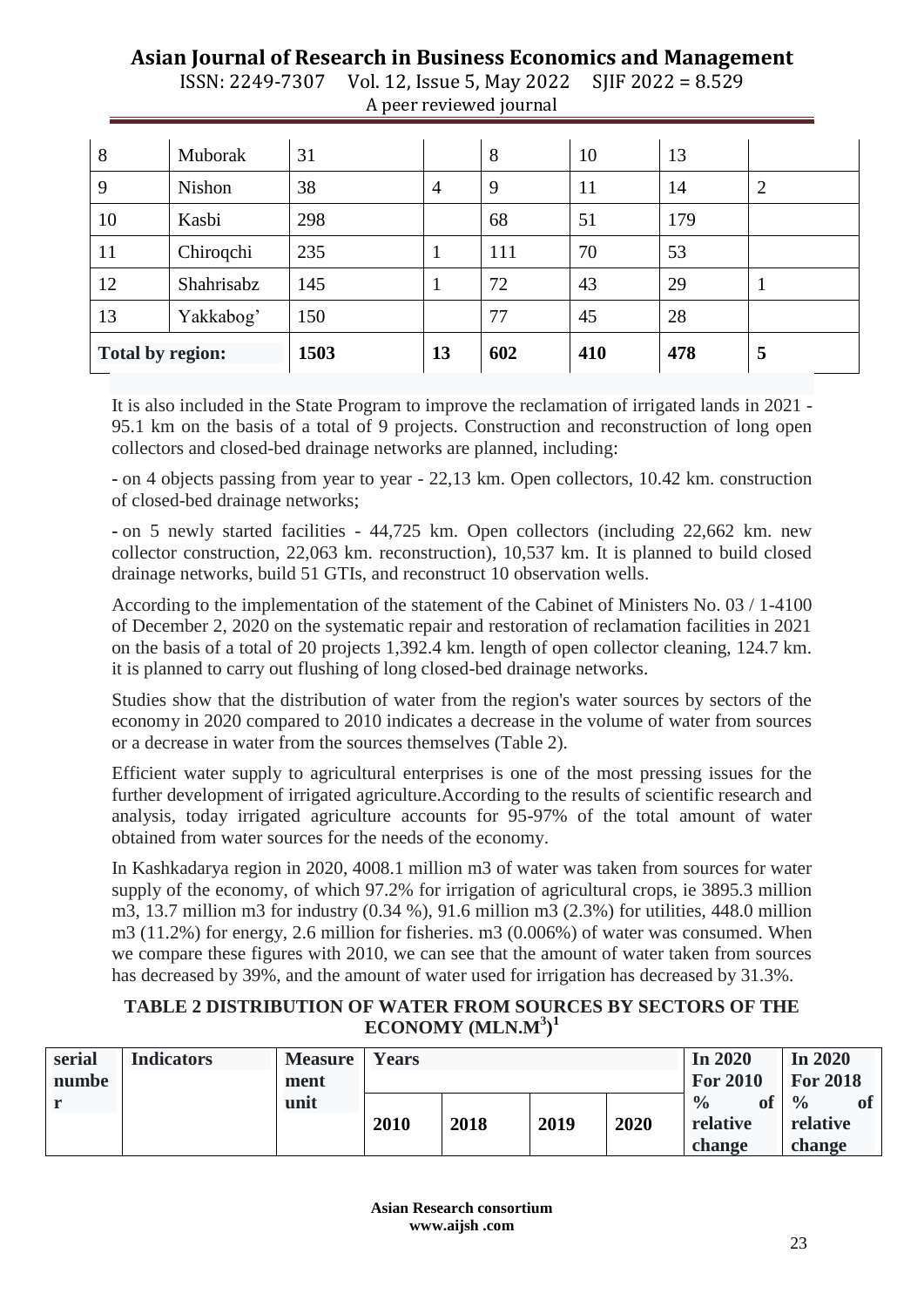# **Asian Journal of Research in Business Economics and Management**

| ISSN: 2249-7307 Vol. 12, Issue 5, May 2022 SJIF 2022 = 8.529 |  |
|--------------------------------------------------------------|--|
| A peer reviewed journal                                      |  |

| $\mathbf{1}$   | from<br>Total<br>sources | mln.m <sup>3</sup> | 6367,0 | 3331,5 | 3797,1 | 4008,1 | 63,0                     | 120,3                    |
|----------------|--------------------------|--------------------|--------|--------|--------|--------|--------------------------|--------------------------|
|                | weight                   | $\%$               | 100    | 100    | 100    | 100    | $\overline{\phantom{a}}$ | $\overline{\phantom{a}}$ |
| $\overline{2}$ | Irrigation               | mln.m <sup>3</sup> | 5671,3 | 3191,1 | 3600,8 | 3895,3 | 68,7                     | 122,1                    |
|                | weight                   | $\%$               | 89,0   | 95,8   | 94,8   | 97,2   | $1,1$ p.<br>increased    | $1,01$ p.<br>increased   |
| 3              | To industry              | mln.m <sup>3</sup> | 24,5   | 14,5   | 8,4    | 13,7   | 56,0                     | 94,5                     |
|                |                          |                    |        |        |        |        |                          |                          |
|                | weight                   | $\%$               | 0,4    | 0,43   | 0,22   | 0,34   | $1,17$ p.<br>decreased   | $1,26$ p.<br>decreased   |
| $\overline{4}$ | Communal<br>to the farm  | mln.m <sup>3</sup> | 256,6  | 89,2   | 159,1  | 91,6   | 35,7                     | 102,7                    |
|                | weight                   | $\%$               | 4,0    | 2,7    | 4,2    | 2,3    | 1,74 p.<br>decreased     | $1,17$ p.<br>decreased   |
| 5              | Energetics               | mln.m <sup>3</sup> | 409,4  | 558,3  | 558,3  | 448,0  | 109,4                    | 80,2                     |
|                | weight                   | $\%$               | 6,4    | 16,7   | 14,7   | 11,2   | $1,75$ p.<br>increased   | 1,49 p.<br>decreased     |
| 6              | Fishing                  | mln.m <sup>3</sup> | 5,2    | 6,5    | 7,8    | 2,6    | 50,0                     | 40,0                     |
|                | weight                   | $\%$               | 0,08   | 0,2    | 0,21   | 0,006  | 13,3 p.<br>decreased     | 33,3 p.<br>decreased     |

At present, the main task for agriculture is to produce enough grain, cotton, vegetables, melons, fruits and livestock products and to fully meet the demand of the population for food and industry for raw materials. This is to achieve micro and macroeconomic stability by eliminating the negative aspects of the agricultural production process and the sustainable development of production in the future.

The solution to this problem must be taken into account in the current water shortage and the deterioration of the composition of soils and the increase in salinity. Due to these conditions, due to the effective organization and management of chemical-biological and physical processes in the farms of the region, irrigated lands are one of the most intensive types of agricultural production, providing high, guaranteed, consistent yields of agricultural crops. The distribution of water from total sources in the region to irrigated areas, ie cotton and grain crops, can be seen in Table 3 below.

The results of the study show that in 2010 the water from the Amudarya basin was used for 335.9 thousand hectares, in 2020 - 336.3 thousand hectares, an increase of 0.1%, in 2019 - 336.8 thousand hectares, and in 2018 - 336.8 thousand. gaga spent. However, water from Zarafshan water sources in 2020 decreased by 97.8% compared to 2010, or 2.8%. 129,000 hectares of land were irrigated due to the water taken from the Kashkadarya River, while in 2010 this figure was 129.0 thousand hectares. This means that in 2010-2020, the irrigated area across the Kashkadarya River remained unchanged.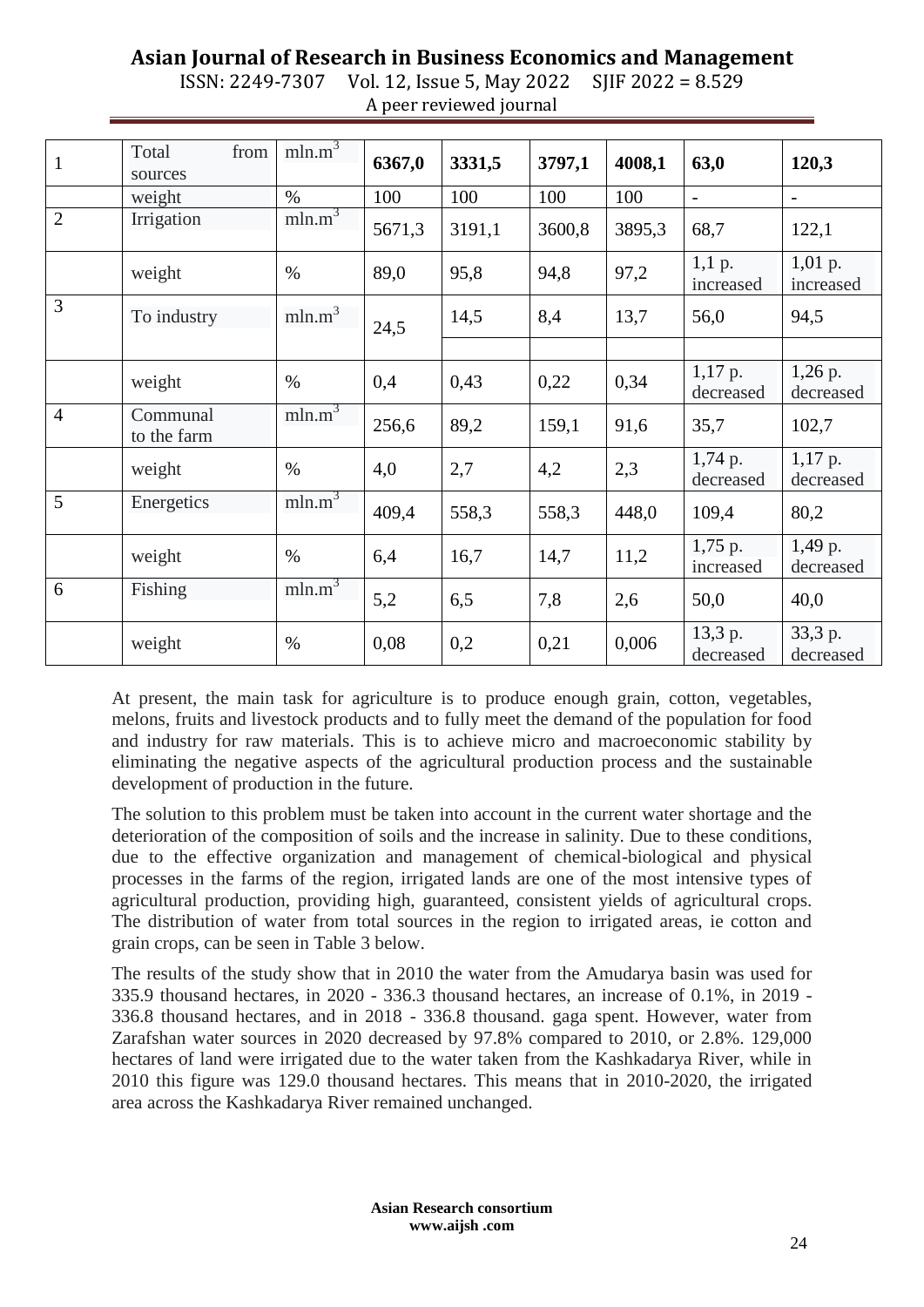# **Asian Journal of Research in Business Economics and Management**

ISSN: 2249-7307 Vol. 12, Issue 5, May 2022 SJIF 2022 = 8.529 A peer reviewed journal

#### **TABLE 3 DISTRIBUTION OF WATER RESOURCES FROM SOURCES TO CROP TYPES<sup>2</sup>**

| <b>Sources</b>           |                          |                       | <b>Measureme</b><br>nt       | Amudaryo<br>$\boldsymbol{+}$ |                  | Qashqadary |  |
|--------------------------|--------------------------|-----------------------|------------------------------|------------------------------|------------------|------------|--|
|                          | <b>Indicators</b>        |                       |                              | <b>TSO</b>                   | <b>Zarafshon</b> | $\bf{0}$   |  |
|                          |                          | <b>Irrigated</b> area | unit<br>thousand<br>hectares | 335,9                        | 49,8             | 129,0      |  |
| 2010 year                |                          | cotton                | thousand<br>hectares         | 124,0                        | 17,2             | 33,0       |  |
|                          | sentence<br>this         | grain                 | thousand<br>hectares         | 98,7                         | 13,8             | 32,5       |  |
|                          |                          | <b>Irrigated</b> area | thousand<br>hectares         | 336,8                        | 50,9             | 127,4      |  |
| 2018 year                |                          | cotton                | thousand<br>hectares         | 104,1                        | 13,3             | 22,5       |  |
|                          | his sentence<br>апdжумла | grain                 | thousand<br>hectares         | 98,0                         | 13,9             | 31,1       |  |
|                          | <b>Irrigated</b> area    |                       | thousand<br>hectares         | 336,8                        | 49,2             | 128,5      |  |
|                          |                          | cotton                | thousand<br>hectares         | 100,8                        | 12,2             | 22,9       |  |
| 2019 year                | sentence<br>this         | grain                 | thousand<br>hectares         | 96,9                         | 13,6             | 31,2       |  |
|                          | <b>Irrigated</b> area    |                       | thousand<br>hectares         | 336,3                        | 48,7             | 129,0      |  |
|                          |                          | cotton                | thousand<br>hectares         | 100,3                        | 11,6             | 24,0       |  |
| $_{\text{to}}$ 2020 year | sentence<br>his          | grain                 | thousand<br>hectares         | 98,1                         | 13,2             | 29,7       |  |
|                          |                          | <b>Irrigated</b> area | $\frac{0}{0}$                | 100,1                        | 97,8             | 100        |  |
| Change in 2020           |                          | cotton                | $\%$                         | 80,9                         | 67,4             | 72,7       |  |
| compared<br>2010         | sentence<br>this         | grain                 | $\%$                         | 99,4                         | 95,6             | 91,4       |  |

When analyzing the scale of agricultural production, it is necessary to take into account the shortage of water resources, which has become a major problem in recent years. Because today the irrigated area of the republic is 4.3 million hectares. hectares, and the population is estimated at 35 million. If we take into account the number of people, it can be seen that these figures have increased 4.5 times compared to the 1990s, and the population's demand for agricultural products is also growing year by year.

In other countries, such as Russia, the population has only doubled in the last 100 years, while in the Aral Sea region it has increased 13 times. This means that today's demand is to grow more crops, gain income and profit in return for efficient and rational use of water per hectare in agriculture.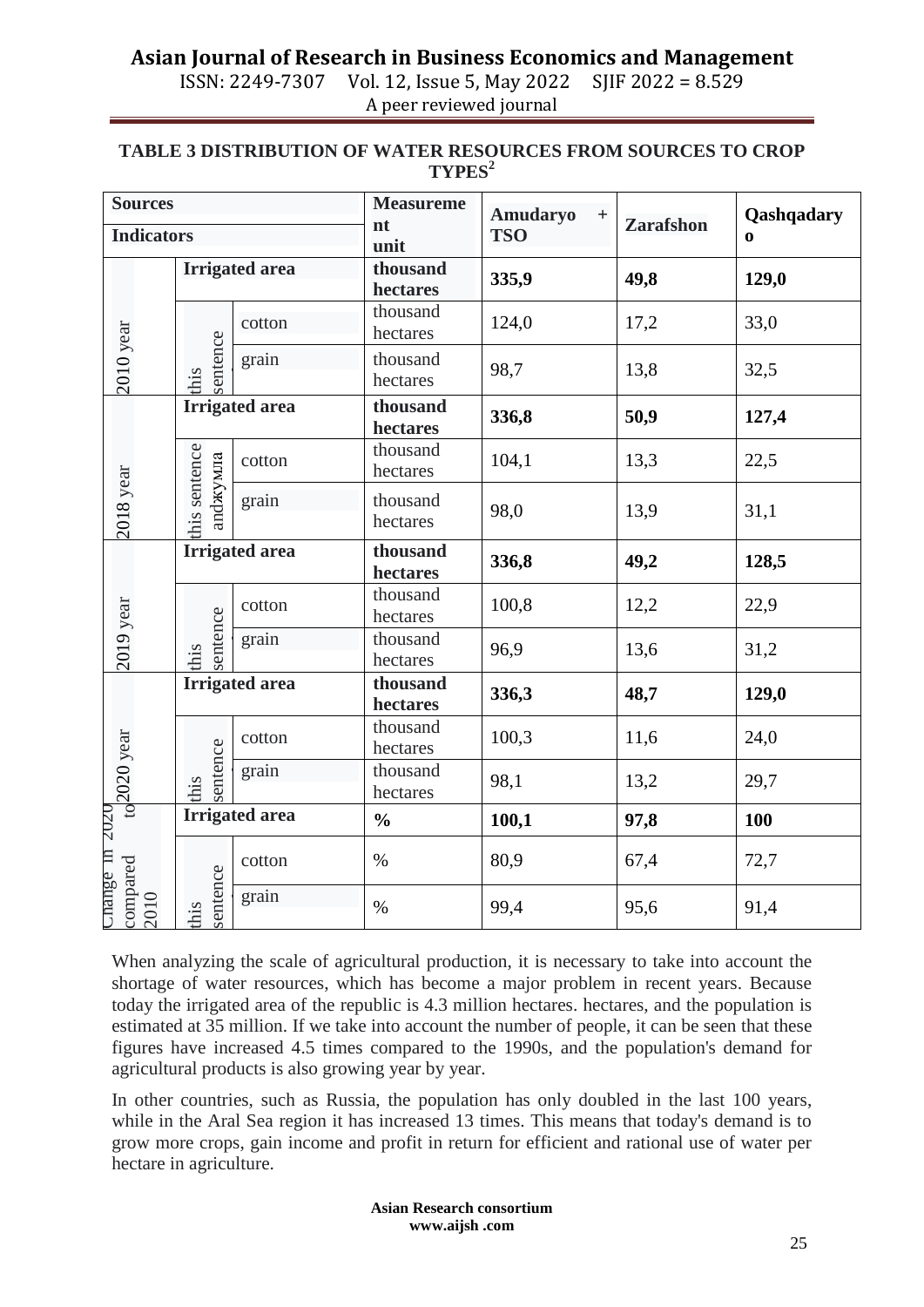# **Asian Journal of Research in Business Economics and Management** ISSN: 2249-7307 Vol. 12, Issue 5, May 2022 SJIF 2022 = 8.529

A peer reviewed journal

Hence, it can be seen from the table analysis that water resources are becoming scarce from year to year. It should be noted that the region has limited sources of internal and external water resources. Therefore, their economical use is very important not only in years of water scarcity, but also in years of abundance of water.

# **CONCLUSIONS AND SUGGESTIONS**

It is known that land and water resources are a national treasure, each unit of which can be developed in another area or by other subjects of the country, to grow another product of social significance for the country. In particular, at the expense of water saved from each hectare of land, it will be possible to grow agricultural products that are necessary for society.

In general, as a result of work on improving the reclamation of irrigated lands:

– Groundwater levels and salinity in irrigated lands are declining, reclamation of arable lands is improving;

–The water supply system for farms is improving;

–The productivity of agricultural crops is increasing and the incomes of farms are rising.

In conclusion, we consider it expedient to implement the following proposals on further deepening economic reforms in the water management system, improving property relations and forms of management:

– In order to improve the water management system, to further improve the reclamation of lands, to update the material and spiritual obsolete irrigation and reclamation system in the water management system, increase its efficiency, introduce new irrigation technologies and water use mechanisms, improve land reclamation, construction and repair of drainage;

– Improving the financial-credit, tax and insurance systems in agriculture, in particular, improving the mechanism of state support for cotton and grain farms for low-yielding areas, as well as for state needs in pump-irrigated areas;

– Introduction of scientific achievements into production, in particular, the development and improvement of existing methods and techniques for the processing of environmentally friendly equipment and raw materials and raw materials; extensive use of innovative projects in solving practical problems of agriculture and the introduction of a system of bank lending to finance innovative projects.

# **REFERENCES**

- **1.** Decree Of The President Of The Republic Of Uzbekistan No. Pf-4947 Of February 7, 2017 "On The Action Strategy For The Further Development Of The Republic Of Uzbekistan"
- **2.** [Problems Of Rational Use Of Water Resources In Agriculture Of The Republic Of](https://scholar.google.com/scholar?oi=bibs&cluster=6607790190047069066&btnI=1&hl=ru)  [Uzbekistan.](https://scholar.google.com/scholar?oi=bibs&cluster=6607790190047069066&btnI=1&hl=ru) Zs Shoxo'jayeva, M Norqobilov - Наукаитехника. Мировыеисследования, 2020
- **3.** [Зарубежный Опыт В Сельском Хозяйстве По Использованию Водных Ресурсов.](https://scholar.google.com/scholar?oi=bibs&cluster=18149600658059632641&btnI=1&hl=ru) Зс Шохужаева - Economics, 2020
- **4.** [Problems And Solutions In The Water Sector Of The Region.](https://scholar.google.com/scholar?oi=bibs&cluster=16527903556951154207&btnI=1&hl=ru) Zs Shoxo'jayeva Наукаитехника. Мировыеисследования, 2020